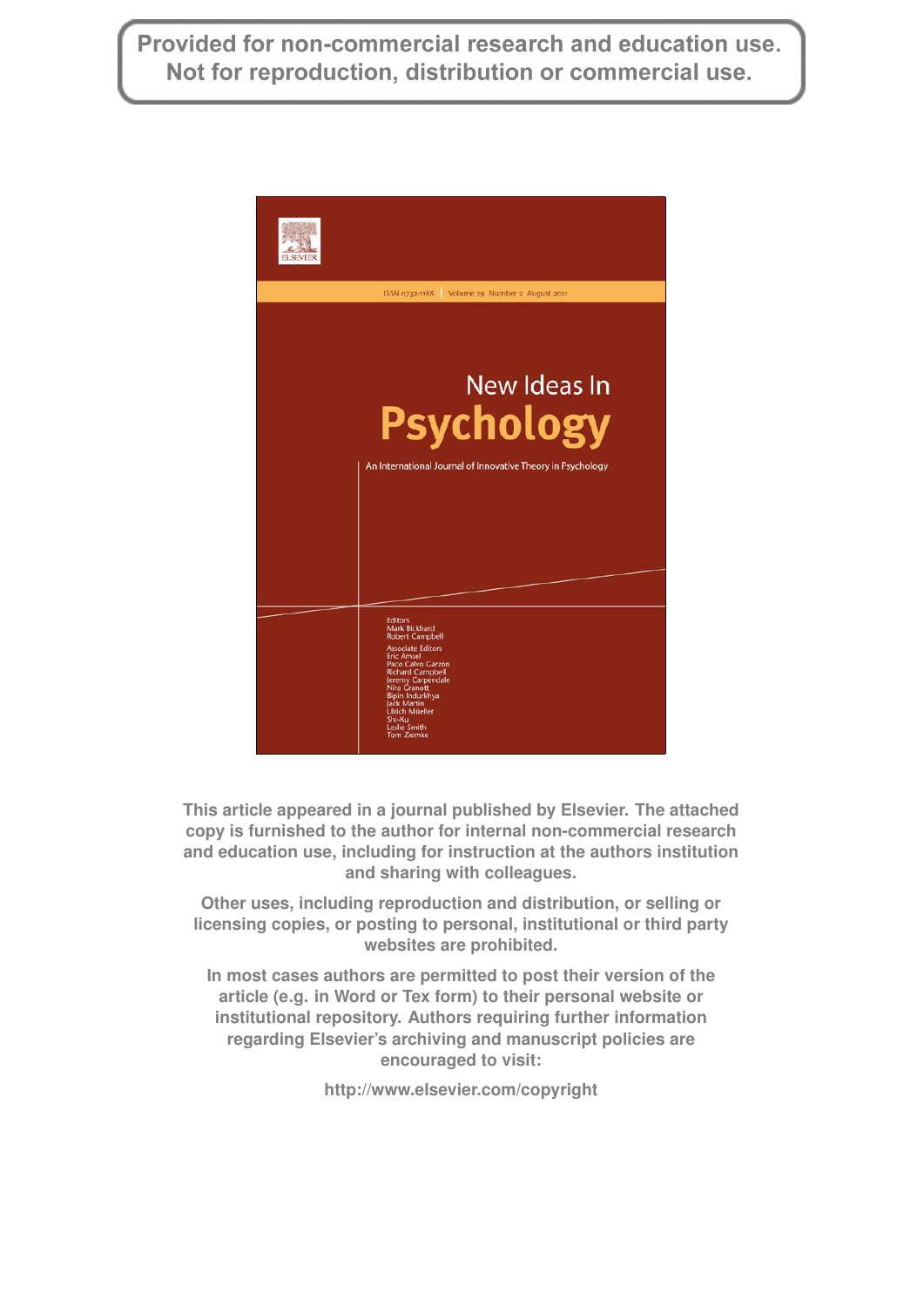New Ideas in Psychology 29 (2011) 98–105

Contents lists available at ScienceDirect

# New Ideas in Psychology

journal homepage: www.elsevier.com/locate/newideapsych

## How much of a loss is the loss of self? Understanding Vygotsky from a social therapeutic perspective and vice versa $\dot{\alpha}$

### Lois Holzman\*

East Side Institute for Group and Short Term Psychotherapy, 920 Broadway, New York NY 10010, United States

Keywords: Marx Vygotsky Wittgenstein Self Psychotherapy Social therapy

#### ABSTRACT

Using the example of Fred Newman's social therapy, a methodology that works with the human capability of growing as social units, the contemporary self is explored as an impediment to human development and learning. Following Karl Marx in political philosophy and Lev Vygotsky in child psychology, it is the group/the collective/the mass that engages in developmental activity. In losing the self, we gain the opportunity to create collectivity and in that process come to sense the social-relational-collective quality of creativity and development. By getting rid of the self, we are more able to see the group, which is—developmentally speaking—the important unit of study. In this article I share the role that Marx, Vygotsky and Ludwig Wittgenstein played in the creation of this understanding and critical practice.

 $\odot$  2010 Elsevier Ltd. All rights reserved.

Should I be talking about myself I who Who am I talking about when I talk about myself I Who is that Heiner Müller, "Landscape with Argonauts"

Mr. Descartes Who do you think you are? What you think Is what you be Cogito ergo sum Sounds okay But said to whom? Fred Newman, "Off-Broadway Melodies of 1592"

One of my favorite quotations attributed to Lev Vygotsky is the following: "A revolution solves only those tasks raised

E-mail address: lholzman@eastsideinstitute.org

by history: this proposition holds true equally for revolution in general and for aspects of social and cultural life" (Vygotsky, quoted in Levitan, 1982, inside front cover). During Vygotsky's lifetime, history had raised some monumental tasks, which he devoted his life to addressing. One of them was the crisis in psychology. In our lifetime as well, history is raising monumental tasks. One of them is the crisis in psychology. Psychology's crisis is a crisis in development: have the world's people stopped developing—emotionallysocially-intellectually-culturally-morally- $\qquad$  and, if so, is there anything to do about it? Has psychology stopped discovering anything that might be useful to human beings in transforming how we live (together)?

My formal training was as a developmental psychologist, but I prefer the term developmentalist, as a way to refer to research and practice to reinitiate human development, which I take to be an historically specific socio-cultural need. As a developmentalist, I am not particularly interested in individual experience because I don't think it has very much to do with reinitiating human development. What I am interested in, passionately, is group activity because, following Karl Marx in political philosophy, Lev Vygotsky in child psychology and Fred Newman in





 $\overrightarrow{x}$  A version of this paper was presented at the "Language Dynamics and the Phenomenology of Individual Experience," Symposium of the Distributed Language Group, Agder University College, Grimstad Norway, May 2007.

Tel.:  $+1$  212 941 8906; fax:  $+1$  718 797 3966

<sup>0732-118</sup>X/\$ - see front matter © 2010 Elsevier Ltd. All rights reserved. doi:10.1016/j.newideapsych.2010.04.002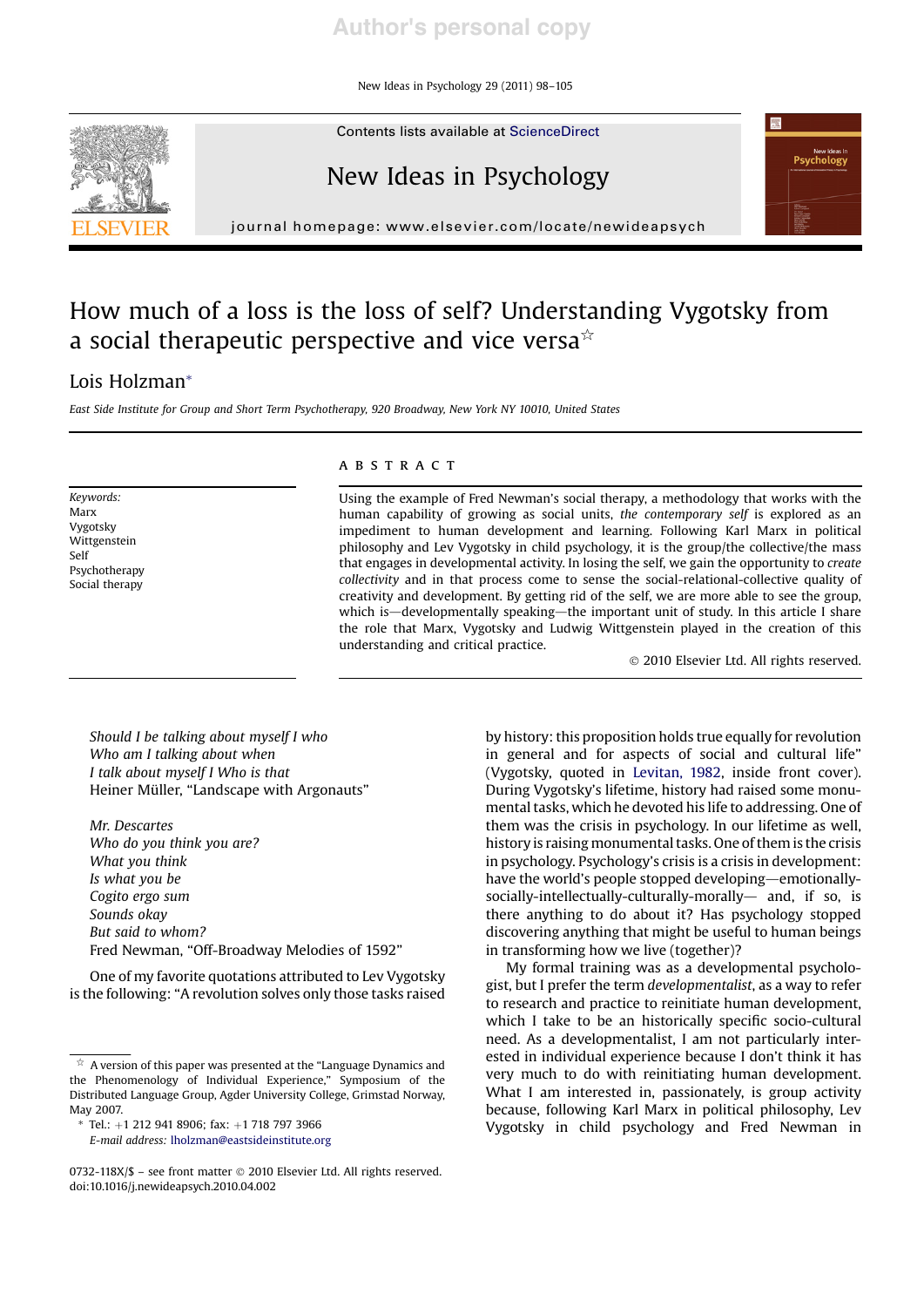psychotherapy, it is the group/the collective/the mass that engages in developmental activity. Individuals have experiences; social units create development. Individuals have selves; social units do not. Social therapy—the psychotherapy created by Newman that I have studied and analyzed alongside him for three decades-is a methodology that works with the human capability of growing as social units, and in that process it shows the contemporary self to be an impediment to human development and learning. To answer the question posed in the title of this article, we lose nothing in losing the self. We only gain. What we gain is the opportunity to create collectivity and in that process come to sense the social-relational-collective quality of creativity and development. By getting rid of the self, we are more able to see the group, which is-developmentally speaking-the important unit of study.

In this article I share how I and my mentor and intellectual partner Fred Newman arrived at this understanding and Vygotsky's role in its creation. But first, what is social therapy?

Social therapy is a psychotherapeutic approach that began in the 1970s and has grown into a methodology for supporting human beings to help each other grow and develop in all kinds of settings and life situations.<sup>1</sup> As a therapy, it shares company with postmodern, social constructionist, collaborative, narrative and other nondiagnostic psychotherapies that are designed to support the expression of what's positive about people, rather than to fix what's wrong with people. More explicitly developmental than these other approaches, social therapy engages people in creating their therapy, because engaging in this activity helps people to transform, to grow, to be more responsive to environments, to give expression to the sociality of human existence and to recreate our humanness.

Social therapy also engages alienation, explicitly. In everyday language, alienation typically refers to a psychological state of estrangement or loneliness. To Marxist influenced psychologists and cultural critics, however, alienation is more than a feeling state; it is a psychologicalsociocultural concept that has its origins in Marx's writings about capital and political economy (for example, Marx, 1967). As Marx used the term, alienation refers to how, under capitalism, production is organized in such a way that the products of production are severed from their producers and from the process of their production-people wind up relating to alienated products (commodities). The application of Marx's economic term to psychological concerns (by Lukács, Gramsci, the Frankfurt School, and some contemporary critical thinkers such as Rose, 1990 and Sève, 1978) is that, under capitalism relations between people are treated as relations between things. It is not merely the production of cars, loaves of bread and computers from which we are alienated; in contemporary Western culture, people relate to their lives, their relationships, their feelings, their culture, and so on, as things, torn away from the process of their creation and

from their creators. This "thingification" is seen to be a major factor in people's emotional problems.

Newman brought this wealth of theory into practical application in the development of social therapy. Basic to social therapy are two human capacities that engage alienation: activity and performance. Newman and I use the term activity in Marx's sense-"revolutionary, practicalcritical, activity" (Marx, 1974, p. 121)—and not as a general reference to human action and/or agency, as do many social constructionist and socio-cultural psychologists. Revolutionary, practical-critical activity is human practice that is fully self-reflexive, dialectical, transformative of the totality and continuously emergent. It is human practice that "abolishes the present state of things" (Marx & Engels, 1974, p. 57) by the continuous transformation of mundane specific life practices into new forms of life. Revolutionary activity is, for social therapists, the relevant ontological unit for psychology and psychotherapy in these times, requiring a non-epistemological (non-objectivist, non-cognitive) methodology (Newman & Holzman, 1997).

Performance, we have come to believe, is the revolutionary activity by which human beings create their lives  $(develop)$ —qualitatively transforming and continuously reshaping the unity that is us-and-our environment. The human capacity to perform, that is, to be both "who we are" and "who we are becoming/who we are not" at the very same time, is central to social therapeutic practice. Newman relates to his clients as an ensemble of performers who are, with his help, staging a new therapy play each session. In this way, they can experience themselves as the collective creators of their emotional growth. Based in the power of performance as revolutionary activity (in the characterization just given in the above paragraph), social therapy can be described as a psychology of becoming (Holzman, 2009; Holzman & Mendez, 2003; Newman & Holzman, 1997).

If therapy sessions are related to as the staging of plays, what then is therapy talk ("the lines" in the therapy play)? The performance ontology shines a new light on therapy talk (and talk in general), and how it is typically understood and related to in psychotherapy, psychiatry and psychology. Traditional psychotherapy and psychiatry view language as representational and correspondent, and therapeutic discourse as transmittal, informational and communicative of thoughts and feelings (both conscious and unconscious). For the "discursive" therapies (including narrative, collaborative and social constructionist approaches), how we speak (and write) is of utmost importance not because it communicates something about the "inner" or "outer" world from one person to another but because it forms our practices and experiences; in other words; talk is not a reporting of what's going on but a creating of what's going on. While social therapy is considered a discursive therapy, it is unique among them in the centrality it places on language as performed activity.

Therapeutic talk, in social therapy as in all discursive therapies, begins as individuals telling their stories. The work of social therapy is to transform the culturally and institutionally overdetermined psychological and truthreferential environment-and-talk into a "theatre without a stage" upon which the therapy group, qua group, creates

 $1$  For a developmental history and bibliography of writings on social therapeutic methodology in therapeutic, educational, workplace, and cultural settings, see Holzman and Mendez, 2003.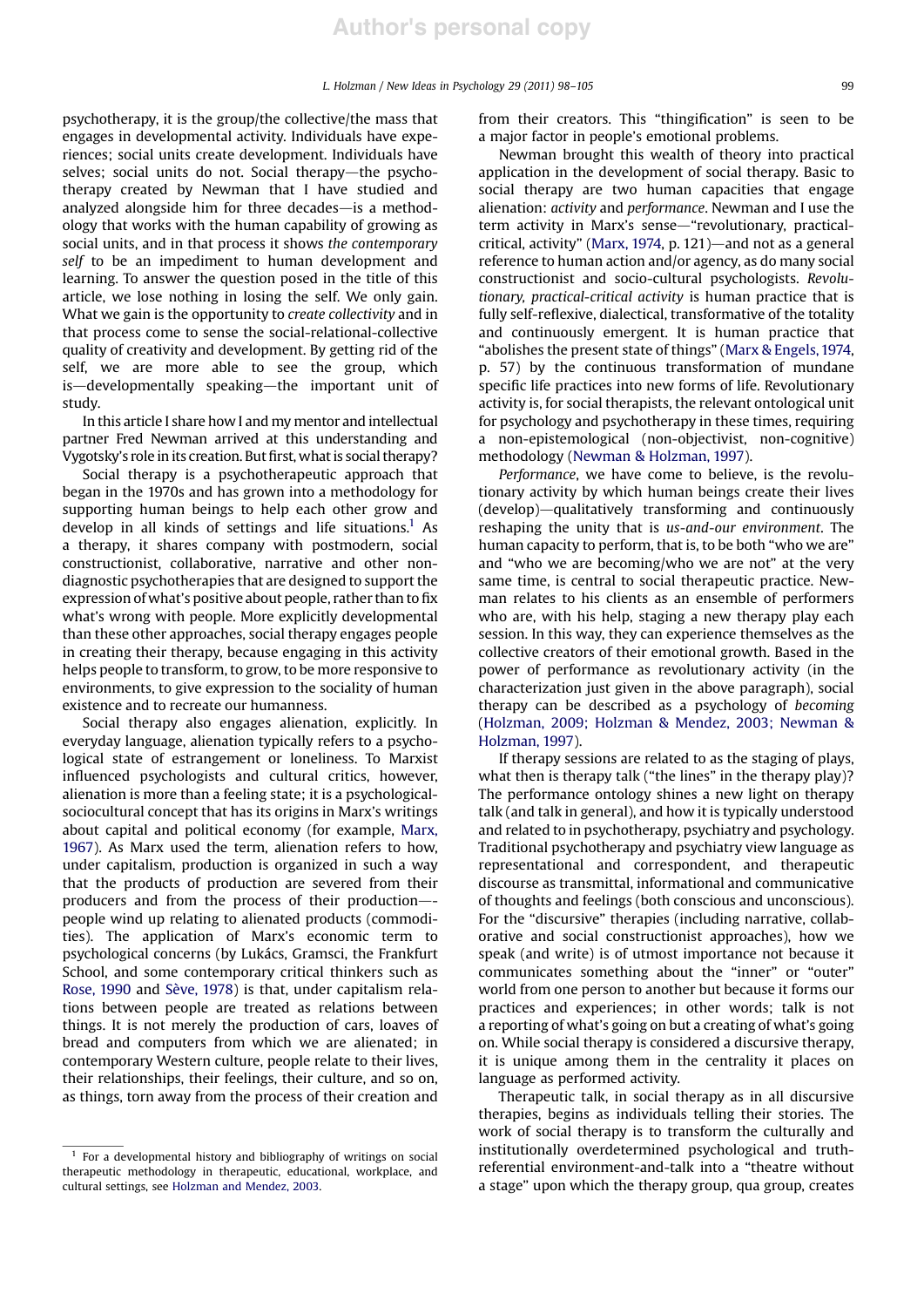a play (in this case, their therapy play). Whatever effectiveness this has stems from the transformation that takes place in the process of ensemble, collective performance of our discourse with each other (Newman, 1999), that is, the activity of our speaking. Social therapists and their clients perform therapy in order to expose the fictional nature of "the truth" of our everyday language, our everyday psychology and our everyday stories, and not to create a new truth disguised as a better story. The stories we tell ourselves and others about our lives-typically taken as an accounting of events that have occurred  $-$ are as much what happened and, thus, as much a part of our history as "what happened." The telling of stories continues the ongoing process of "what happened." But to the extent that we mistake our stories for the events they are purportedly about, we can get locked into interpreting our lives in terms of these "truths" about ourselves. In this way, we distance ourselves from ourselves— from our "past," which we take to be fixed and determining of who we are now, and from our current relational activity—the telling of the story--which we take to be a description of what happened. When this happens, we can fail to experience storytelling itself as something that we are doing now which is continuous with—and part of creating  $-$ our history. To be liberated from this kind of truth-based referentiality is to make possible (but not inevitable) emotional growth, and many other developments as well (see Holzman, 2000; Holzman, 2006a,b; Holzman & Mendez, 2003; Newman, 1999, 2000; Newman & Holzman, 1996, 1997).

Group is the primary modality of social therapy. Social therapy groups are typically comprised of 10–25 people – a mix of women and men of varying ages, ethnicities, sexual orientations, professions and "presenting problems." Most groups are ongoing (although there are timelimited groups) and meet weekly for 90 min. Some group members remain for years, others months; people leave and new members join. A group typically begins in a manner common to much group psychotherapy, as different people bring up issues they want help with. The specific social therapeutic task for the group is figuring out how to talk about what they want to talk about  $-\text{what}$  to do with all the "stuff" that's been put out, how to create an environment, a conversation, an ensemble production. In other words, the therapeutic work is more methodological than psychological. The therapist helps the group "practice method," that is, create a tool (more accurately, a Vygotskian tool-and-result) uniquely and specifically designed to deal with what it is they want to talk about.<sup>1</sup> It is in the group's activity of creating the method that particular issues get engaged. The social therapeutic process, then, is not to help people with their problems; rather, it is to help groups of people create environments for getting help. The therapeutic focus is the group, the ensemble, engaged in the continuous activity of creating the environment, the tool, the conversation and a new social unit – all at the same time (Newman & Holzman, 1997).

#### 1. Visions of the self

While it is safe to say that the self has always been a preoccupation of philosophers and psychologists (at least

in the West), it is equally important to recognize that the self is an historical entity. Some agree that the self is "real" and argue over whether it is material (and if so, of what kind of material it consists). Others claim that the self is an illusion and offer reasons for this. Real or illusory, however, there is wide consensus that the self is not only an essential human conception/entity/characteristic but that it was positive for the human species and for the development of civilization. Yet just as the self has been conceptualized differently at different points in history, so too has its impact and utility been profoundly different. Social therapy's critique is of the contemporary individuated, autonomous self and how it operates in the individual and in society today. There is no denying the profoundly emancipatory impact of the conception of the individuated self that emerged during the Enlightenment and immediate post Enlightenment periods. This conception of the self is arguably among the most emancipatory ideas in human history— essential to the recognition and granting of individual rights and responsibilities. The question is, what has it turned in to? Is it still a positive force? Is the presumption of and belief in the individuated self contributing to the general welfare, to a just and equitable world, to the continuous social, emotional and cultural development of the world's people? Or has the individuated self-like capitalism, the economic system that produced it and that it helps to perpetuate—turned into its opposite, devolving from a progressive, developmental force (not without its many injustices, of course) into a regressive, stultifying authority?

Newman's years of practicing therapy and mine of studying and analyzing it convince us of the latter-that the contemporary self is non-developmental and the cause of much distress. People come into therapy with pain and problems, the pain and problems of being an alien and nonhuman object to themselves. They speak the commodified language of emotionality. They present their emotional problems in a way that manifests their commitment to their individuated identity-"I have this problem." Language, concept and ontology have become superalienated as they both give expression to and fuel our alienation and commodified relationships and emotionality. Marx well understood the inhumanity of commodification in the early years of industrial capitalism, and his 19th century language is even more hard-hitting when read in relation to 21st century emotionality:

Private property has made us so stupid and partial that an object is only ours when we have it, when it exists for us as capital or when it is directly eaten, drunk, worn, inhabited, etc., in short, utilized in some way; although private property itself only conceived these various forms of possession as means of life, and the life for which they serve as means is the life of private proper $ty$ -labor and creation of capital.

Thus all the physical and intellectual senses have been replaced by the simple alienation of all these senses; the sense of having. (Marx, 1967, p. 132)

The poverty of this "sense of having" is what I believe therapists need to deal with. Despite the fact that people come to therapy because they want relief from their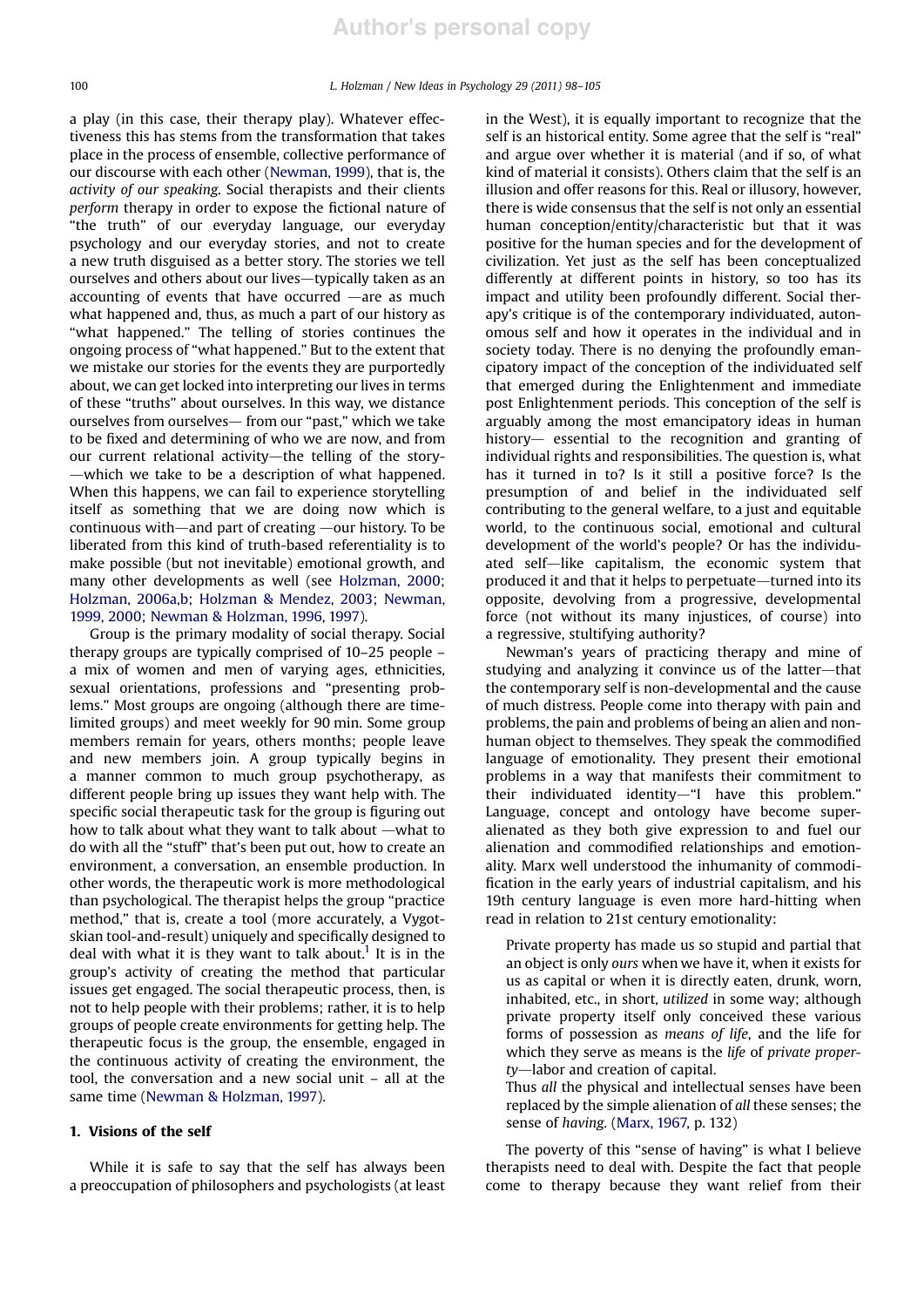emotional pain, they typically relate to that pain as a prized possession-for some people, as all they "have." This commodified understanding of human emotionality creates an inner world that is untouchable. It creates ways of relating to others that are contractual and competitive. It creates an acquisitive form of life. It creates an impoverished repertoire of emotional responses to life situations. Therapists must find ways to strip away the commodification that overdetermines not only how we see and feel, but also how we speak and relate, and what we believe to be possible.

Kenneth Gergen has written extensively about the developmental possibilities of the postmodernization of contemporary life. In The Saturated Self (Gergen, 1991) he traces the history of conceptions of the self, focusing on the transformations from romantic to modern to postmodern. His critique of the dominant Western notion of the isolated, bounded, individuated self is clear, as is his belief that the process of its postmodern breakdown offers great possibilities for human progress. (I agree, if perhaps for different reasons.) Less widely known than the saturated self is Gergen's distinction between identity politics and relational politics, which is, in my view, an equally valuable contribution to psychological–political dialogue on the role of self and identity. In the following brief excerpt, Gergen provides an important illustration of the way individualist ideology–psychology permeates our discourse and overdetermines our political–social life.

In important degree, identity politics is a descendent of Western, individualist ideology. It is not the single individual who commands our interest in this case; rather individual identity is conflated with group identity. Individual and group interests (and rights) are one. In this way, the group replaces the individual as the center of concern, but the discourse of individuality is not thereby interrupted. Rather, the group is treated discursively in much the same way as the individual: imbued with good and evil intent, held blameworthy, deemed worthy of rights and so on. In spite of the shift toward the social, we thus inherit the problems of individualism yet once again-simply one step removed. Rather than a society of isolated and alienated individuals-a potential war of all against all in the individualist sense—we have a battlefield of antagonistic groups. (Gergen, 2000, p. 139).

Gergen's example highlights the extent to which the self has us in its grips. For even as the self becomes saturated, and postmodernism (with its questioning of the boundedness, for example, of mind and body, human and nonhuman) loosens it from its modernist isolationism, it is still the case that notions of the self dominate in everyday and academic language and thought. What do we usually associate with having a self? A core, a center, who I am, me come to mind as what ordinary people would say. Psychologists and philosophers are more likely to describe the self in relation to subjectivity, reflexivity, identity and/ or continuity. To psychoanalysts and psychotherapists the self is often used interchangeably with concepts like ego, personality, inner agent and autonomy. Moreover, in nearly all traditional psychotherapeutic approaches, the self is

implicated in diagnosis and treatment; the presumption is that the therapy works— defined variously as a personality change, the relief of symptoms, a new sense of empowerment, the development of positive self-concept, etc. $$ through a process of discovering or revealing the true self, fixing a shattered or broken self, replacing a false self, or reconstructing or reintegrating a fragmented or incomplete self.

Among the more interesting philosophical discussions of the self are those coming from consciousness studies. Dennett is an excellent example. To Dennett, the self is an illusion, best conceptualized as a narrative center of gravity that helps us keep track of what we are doing, have done and will do in the future. The need to keep track evolved along side the ability to communicate, for once human beings began to talk to each other, especially about our own and others' actions and plans, we needed some way to monitor our and others' behavior. Each human being, Dennett posits, needed to create within itself a subsystem for interacting with others and with itself (Dennett, 2003). With "chaos brewing in our brains" (p. 46) the self provides us with the illusion that we are unified inside ourselves and in time. It is an illusion that allows "me with a means of interfacing with myself at other times" (p. 49).

In Dennett's story, as well as those of the psychoanalysts and developmental and social psychologists, the self is needed precisely because—and if—each of us is a separate, self-contained individual who inevitably comes in contact with other separate, self-contained individuals. In this view, the world is inhabited by collections of individuals. The self provides each and every individual with the individuated unity made necessary by the existence of other individuals. Within this closed frame of Self/Other (I/Thou), the self and its construction or reconstruction has a certain logic and purpose. However, once you step out of that frame and posit other kinds of human entities and configurations, the self loses both its logic and purpose.

Social therapy is a step outside of that frame. The self's antagonist is no longer the other. Indeed, that confrontation seems to be a developmental dead end. What is of interest is the logic, purpose and role of the group/collective/mass. From a social therapeutic perspective, it is the I/ We relationship that needs examining. For we is a bona fide human entity; collectivity is not reducible to a collection of individuals. Largely neglected or misunderstood philosophically, psychologically and politically, collectivity is essential to create and to understand if we are to make any progress in developing a more humane world.

#### 2. Questioning inner life and individuated self

Newman and I entered the ongoing philosophical and psychological conversation about the individuated self through questioning why therapy was effective. Newman's training in philosophy of science and language (especially Wittgenstein's work) exposed for him the presuppositions, flaws and myths that comprise so much of psychology and psychotherapy. Among the conceptions he did not believe in was that of an inner life. And yet at a certain point in his life, he had been in traditional therapy, and its effectiveness-coupled with his skepticism-posed a conundrum: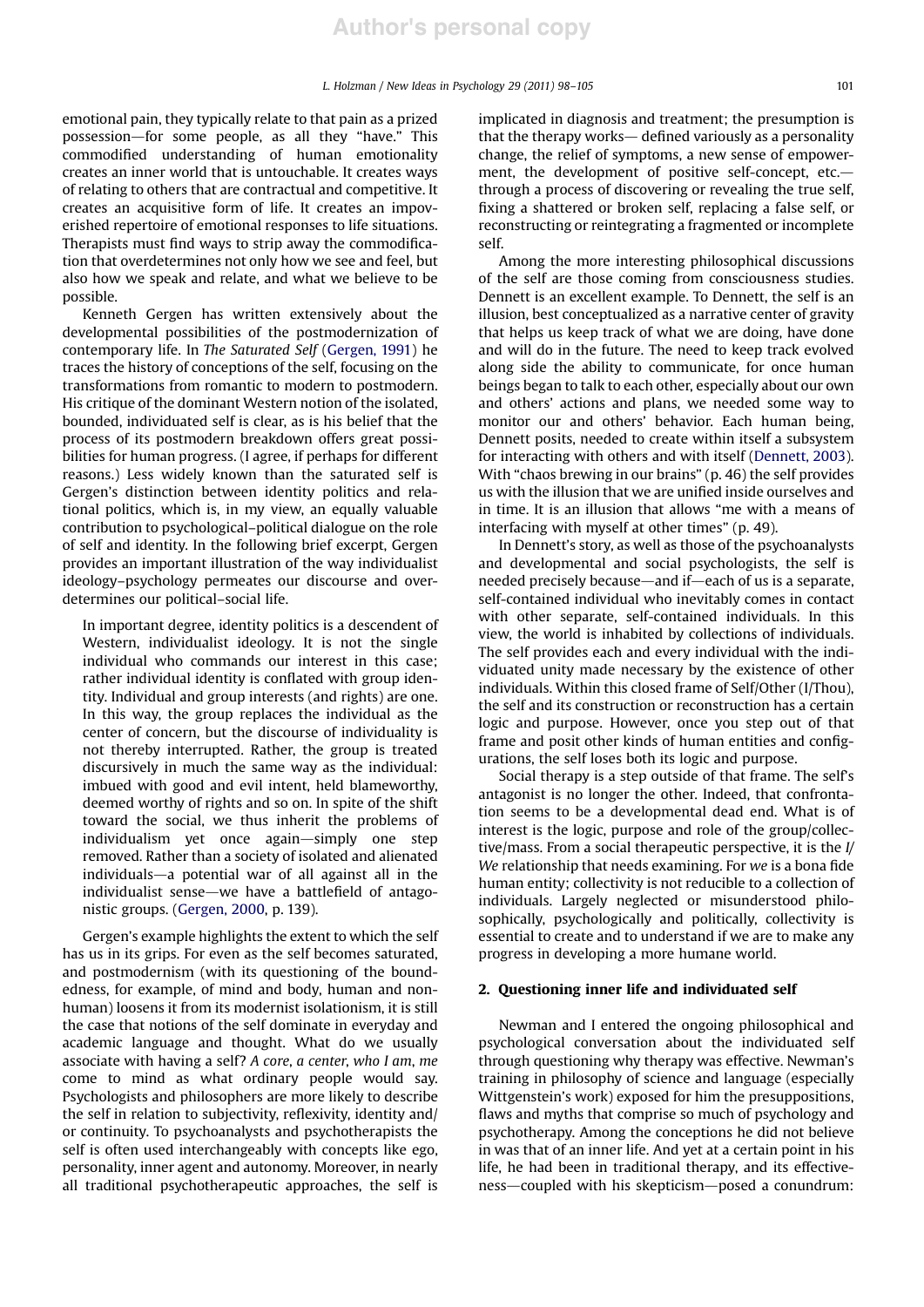He did not believe in an inner life and yet he found that doing therapy, in which talking about your inner life is what you do, was helpful to him. Not willing to concede to the existence of an inner life, he searched for how this could be, at the same time as he began to practice a therapy that was explicitly, as he put it, "an effort to be of help to people with the usual things they bring to a therapist's office, but to not invoke the conception of an inner self which I was [supposed to] help them get more deeply into" (Newman, 1999, p. 125).

I met Newman as he was beginning this practice in the mid 1970s. I had just completed my PhD in developmental psychology and psycholinguistics at Columbia University with Lois Bloom and was working with Michael Cole at his Rockefeller University laboratory. My work with both Bloom and Cole involved me in creating new, more ecologically valid research approaches to studying language and cognition that were simultaneously critiques of the dominants methods and conceptions in psychology. In particular, it was the understanding of development as a process of an isolated, encapsulated individual self getting activated by its environment that we found problematic.

In terms of the early acquisition of language, Bloom and I believed that children's utterances in the first few years of life could not be understood in terms of idealized grammatical categories of the adult language, nor in isolation from the context in which they are uttered. Rather, they could be comprehended in terms of patterns of semantic, syntactic and pragmatic categories that were fundamentally expressive of (and, perhaps, inseparable from) children's actions and interactions and people and objects.

Bloom and I (and eventually a whole group of graduate student researchers) were wary of the mentalism and teleology in Piagetian theory, which posited schemas and operations inside the child's mind to explain how human beings come to operate on the world in terms of logical and/or scientific thinking. We thought of our work as descriptive, not explanatory (as if it was simple to separate the two)—more akin to linguistic and anthropological concerns than to philosophical problems about the nature of mind. We saw our goal as describing child talk in concert with non-verbal context, rather than in comparison with adult talk. To the extent that we made knowledge claims, we tried to confine ourselves to what children knew about language and not venture to posit what they knew about "the world" (Hood & Bloom, 1977).

Despite my fascination with this work, I wondered if our elegant analyses had anything to do with the children we were studying. I couldn't reconcile the gap between our categorizations of their talk and their language-learning lives. The complexity of our descriptions of what was going on linguistically and non-linguistically came nowhere near capturing the richness of their-essentially socially creative—activities. I began to question whether it was possible to learn anything about how children develop through this kind of intellectual exercise. I didn't have an alternative, but still I couldn't accept that we had to isolate variables – to separate out from the total interactive activity what the child said, and then relate to what the mother or I said, what we were doing together, or what went on 5 min or five days earlier as context. I was uncomfortable with what seemed to me the artificial split that this made between inside and outside, between psychological and social, and between child and environment.

In the Cole lab, the key methodological issue was validity (Cole, Hood, & McDermott, 1978). Specifically, the question we posed was, "If psychological theory and findings are generated in the laboratory (or under experimental conditions designed to replicate the laboratory), how can they be generalized to everyday life?" In other words, did they have any "ecological validity" and, if not, could we develop a methodology for a psychology that was ecologically valid? We considered the laboratory as a methodology and not merely a physical location. For it seemed to us that naturalistic and observational research conducted in everyday life settings was guided as much by the laboratory's methodological assumptions as any research conducted inside a psych lab. Conversely, much of what happens inside the laboratory during an experiment is what happens everywhere—but in the lab, it is ignored because the experimental paradigm disallows it. We hoped our research would not only expose the pervasive laboratory biases of how children's learning and development were studied and understood, but also help us create a new, ecologically valid set of investigative practices. Ultimately, our goal was to impact positively on the inequality and inadequacy of American schooling.

In one project we observed and interacted with 8–10 year-old children in a variety of school and non-school settings in order to see how cognitive acts, for example, remembering, problem solving, reading, reasoning and so on, were alike and different in the different settings. When we talked to "regular people" about the project, we said we wanted to find out some things about "how come kids who are street smart are school dumb."

We went looking for individual cognitive acts in nonschool settings, but we couldn't find any-in informal settings, children solved problems and remembered things together, not in isolation from each other. About this time, Cole, along with three of his colleagues, had just finished putting together a translation of some of Lev Vygotsky's writings (what became Mind in Society, Vygotsky, 1978). We found in Vygotsky corroboration for the positions we were formulating. Cognition, we came to believe, is a social and cultural achievement that occurs through a process of people constructing environments to act on the world. It is located not in an individual's head, but in the "person– environment interface." This is what an ecologically valid psychology of learning and development needed to study (Cole et al., 1978). From this perspective, when we looked at children who were having problems in school, we didn't see their cognitive or emotional difficulties. Instead, we saw a complex socially constructed cultural scene involving many people and institutions. We concluded that learning disability, for example, does not exist outside of or separate from the interactive work (joint activity) that people do which, intentionally or not, creates "displays" of disability (Hood, Cole, & McDermott,1980; McDermott & Hood,1982).

We had begun to create an escape from the trap of the individualist paradigm that dominated developmental and cognitive psychology. "Context" moved from the background to share equal footing with "person." And yet, was it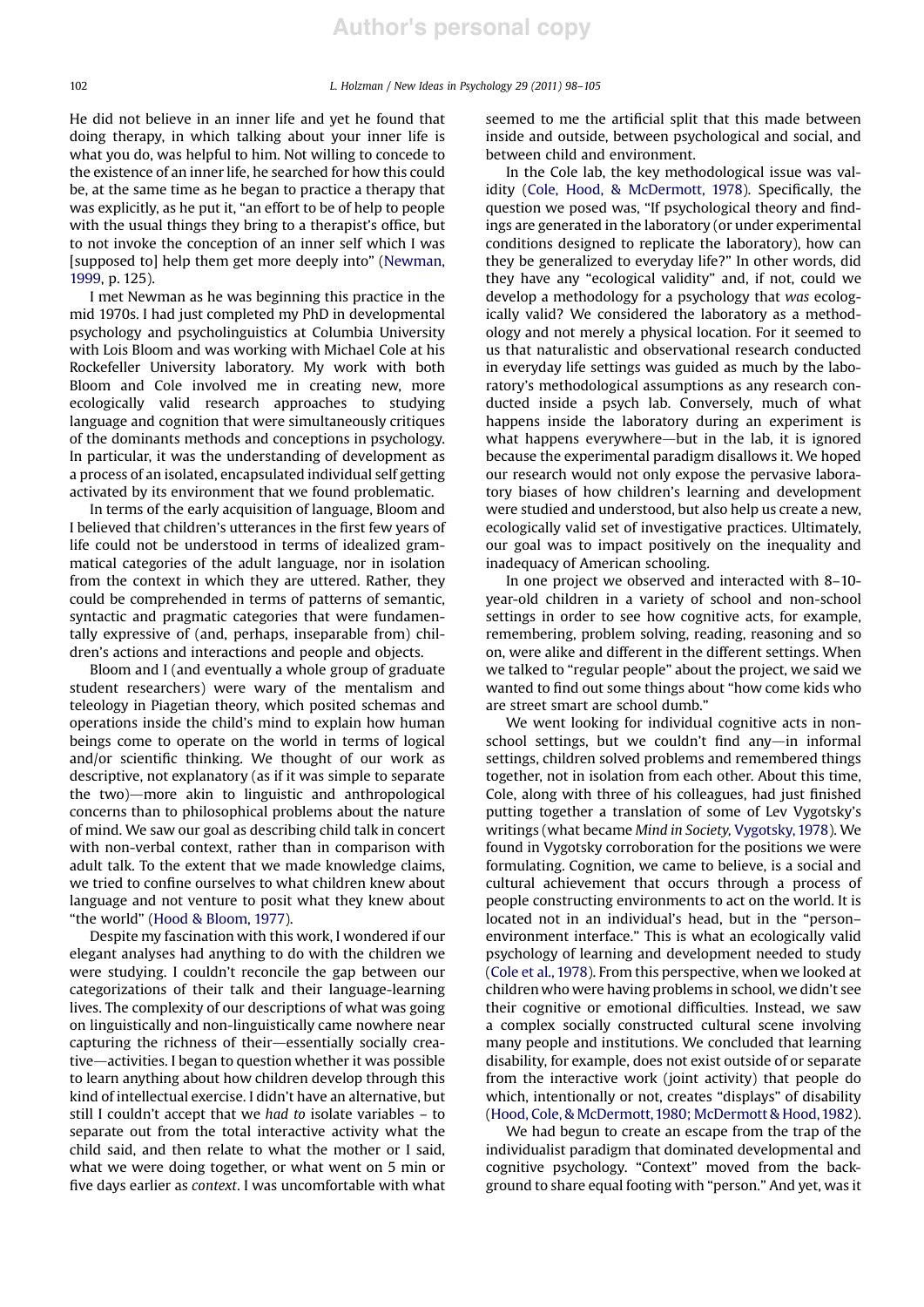the case that by studying the concrete and real-life situations children are in, we were studying their actual life process? We claimed to be free of the biases of laboratory methodology because we were studying people in their everyday life situations in such a way that we did not exclude a priori those elements that laboratory methodology excluded. And certainly we were able to see new things when we looked at social scenes and displays instead of formal cognitive tasks, and at the person–environment interface instead of at individuals. But while what we saw might have been new, we were still seeing at a distance, as observers with a scientific gaze. For us, the environment was an experimental context after all, one in which we hoped to get a "true"  $-$ rather than a generalized— picture of what was "really" happening. But for the children, this was not an experiment  $-it$  was a scene in their ongoing life performance. What would psychology have to be, I wondered, to see, show, study and create this performance—and the infinite other performances people engage in?

From the social therapeutic perspective, activity-theory provided the beginnings of an answer. Newman, who had left academia and brought his philosophical training to community and political organizing, looked at theoretical material and engaged in intellectual work from a qualitatively different location and vantage point than the university professor. From the Institute that we founded and the broader activist community we and many others built, we saw things in Vygotsky and post-Vygotskian work that I had not seen before. Newman and I looked at activity theory and saw not another theory but is a qualitatively different conception of method, one which is-in Vygotsky's language-"the tool and the result of study" (Vygotsky, 1978, p. 65). The activity-theoretic ontological unit is neither the isolated individual and her or his behavior nor groups of individuals and their behavior, as it has traditionally been in psychology. It is, rather, human activity-human life as continuous process (not discrete products, stages or moments) and as fundamentally relational. People live, create, learn, love, hate, build and destroy through socially constructing environments that make it possible for us to do these things. In other words, in activity theory environment is not a context or background for what people do, but a social practice inseparable from what people do "in" them. So, not only aren't we isolated individuals separate from each other; we're not even separate from our environment! While we surely can be (and are, in Western cultures) distinguished from environment and from each other, this does not mean we are separate from either environment or each other. Instead of two separate entities, there is but one, the unity "personsenvironment." In this unity, environment "determines" us and yet we can change it completely (changing ourselves in the process, since the "it" includes us, the changers). People are social-cultural creators and changers, first and foremost. Growth, learning, change and transformation don't happen to us; we create them. In this sense, people are revolutionaries.

Newman and I did not immediately grasp Vygotsky's relevance to social therapy, however. In fact, we worked and wrote together for about a decade before we added

Vygotsky to "our team." During that time I was involved in helping to create an experimental Vygotskian primary school (the Barbara Taylor School) and exploring cognitive and language learning from a Vygotskian perspective strongly influenced by our social therapeutic, dialectic understanding of method (Holzman, 1997, 2009). When I began to look at social therapy in Vygotskian terms, Newman and I had a qualitatively new way of talking about our work. Social therapy groups were akin to Vygotsky's zones of proximal development in which the joint activity of creating the "zone" is what creates emotional growth. They are the process, in Marx's language used earlier (p. 4), of revolutionary, practical-critical activity, that is, human practice that is continuously emergent and transforms the totality. In this sense, relating to people in therapy as revolutionaries (something Fred had been speaking and writing about, for example, Newman, 1991) was relating to them as who they are becoming by virtue of their activity or, in Vygotsky's words, as performing "a head taller than they are" (Vygotsky, 1978, p. 102).

There was, however, still the seeming paradox of talking about one's non-existent inner life. Newman and I began to re-examine Wittgenstein's writings and realized how strongly he had already influenced Newman's therapeutic work. Like others at the time (for example, Baker, 1992), Newman and I began to see Wittgenstein's philosophy as a form of therapy. Attempting to cure philosophers of their illness, Wittgenstein delineated the ways in which how we think about thinking and other so-called mental processes and/or objects creates intellectual–emotional muddles, confusions, traps and narrow spaces, tormenting and bewildering us. We seek causes, correspondences, rules, parallels, generalities, theories, interpretations, explanations for our thoughts, words and verbal deeds (often, even when we are not trying to or trying not to). But what if, Wittgenstein asks, there are none? Wittgenstein had developed a method to help free philosophers from the muddles they get into because of the way the institution of language (how we use language and understand what it is) locks them into seeing things in a particular way. Importantly, he showed, in nearly endless detail and a myriad of ways, that the expressionist picture of communication--that people have an inner life that gets expressed in language—was defective. To him, language was better understood as the activity of speaking, as a form of life ("The term 'language-game' is meant to bring into prominence the fact that the speaking of language is part of an activity, or of a form of life," Wittgenstein, 1953, para.23).

Likewise, Newman and I saw social therapy as a method to help ordinary people get free from the constraints of language and from "versions of philosophical pathologies that permeate everyday life" (Newman & Holzman, 1996, p. 171), so as to have the opportunity to be makers of meaning and not just users of language, to engage in the activity of speaking.

However, something was still missing. If the expressionist conception of language was inaccurate, then what was it that was going on when people are speaking? If our thoughts, ideas, feelings, beliefs and so on, are not somehow "transported" from our minds to other people through language and other means of communication,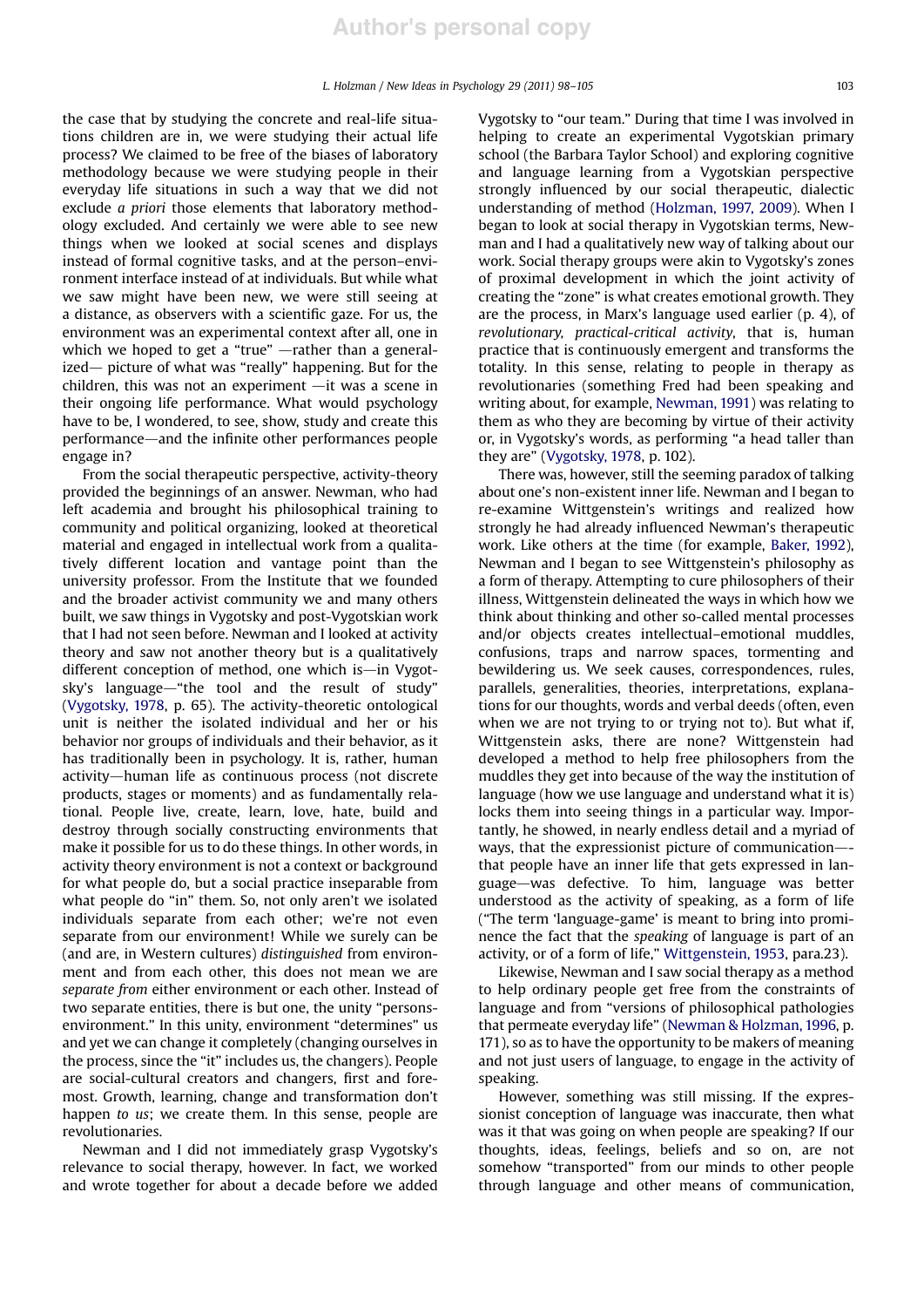what is happening? If language is not a mediator between an inner life and outer reality, then what is it? How is it possible for people to make meaning together?

Vygotsky helped answer this question. Early on in our work together, Newman and I had seized upon a statement Vygotsky made which we took to be a new way of understanding method as something to be practiced, rather than something thought up and then applied to "real-life":

The search for method becomes one of the most important problems of the entire enterprise of understanding the uniquely human forms of psychological activity. In this case, the method is simultaneously prerequisite and product, the tool and the result of the study. (Vygotsky, 1978, p. 65)

It seemed to Newman and me that social therapy was a culturally-historically specific practice of tool-and-result methodology (Newman & Holzman, 1993). Further, we began to see all of human development as tool-and-result activity, meaning that the activity of creating developmental environments (Vygotsky's zpds) is inseparable from growth. Vygotsky had shown that in the zpd of early childhood, children are supported to do what is beyond them, to perform who they are becoming (even as they are who they are), and that this process of creating the zpd is the joint (ensemble) creation of their becoming language speakers. They learn to speak by playing with language. The performatory zpd supports them doing things they don't yet know how to do; it activates what Vygotsky referred to as "the child's potential to move from what he is able to do to what he is not" (Vygotsky, 1987, p. 212). In the performatory zpd children develop because they are both who they are and beyond, or other, than who they are at the same time.

In social therapy, people are supported by the therapists to do what is beyond them (what they are not able to do) by performing who/what they are becoming, which includes becoming the very group they are creating. Thus, therapeutic work is development work. Helping people to continuously create new performances of themselves is a way out of the rigidified roles, patterns and identities that cause so much emotional pain (and are called pathologies). In social therapy, people create new ways of speaking and listening to each other; they create meaning by playing with language.

Having found the therapeutic in Vygotsky, Newman and I could complete the picture of meaning making only partially constructed by Wittgenstein. In his extensive discussion of the relationship between thinking and speaking, Vygotsky challenges the connectionist/expressionist view that language expresses thought:

The relationship of thought to word is not a thing but a process, a movement from thought to word and from word to thought... Thought is not expressed but completed in the word. We can, therefore, speak of the establishment (i.e., the unity of being and nonbeing) of thought in the word. Any thought strives to unify, to establish a relationship between one thing and another. Any thought has movement. It unfolds. (Vygotsky, 1987, p. 250) ... The structure of speech is not simply the mirror image of the structure of thought. It cannot, therefore, be placed on thought like clothes off a rack. Speech does not merely serve as the expression of developed thought. Thought is restructured as it is transformed into speech. It is not expressed but completed in the word. Therefore, precisely because of the contrasting directions of movement, the development of the internal and external aspects of speech form a true identity. (Vygotsky, 1987, p. 251)

Vygotsky is positing that thinking/speaking is a dialectical process in which speaking is not an expression of thinking but a "completion"-which, the quotes make clear, does not imply finality but, rather, movement. Does this way of looking at language and thought $-\text{as}$  one continuous activity, puts an end to efforts to try to link the "inner" (thoughts) and the "outer" (language)? For Newman and me, it does. As we understand Vygotsky, there are not two separate worlds, the private one of thinking and the social one of speaking. There is, instead, the complex dialectical unity, speaking/thinking. Further, while Vygotsky was delineating the thinking–speaking process for individuals, the notion that "thought is completed in the word" has implications for language learning and for conversation and talk more generally. If speaking is the completing of thinking, if the process is continuously creative in socio-cultural space, then the "completer" does not have to be the one who is doing the thinking-others can complete for us (Newman & Holzman, 1993; Holzman, 2009). (How would children be able to engage in language play/conversation before they knew language if thinking/ speaking were not a continuously socially completive activity in which others were completing for them?)

Conversation, then, is a continuously creative activity. When people are speaking, what they are doing is not saying what's going on but creating what's going on, and that what is called "understanding each other" comes about by virtue of engaging in this socially completive activity. (Vygotsky limited his discussion of completion to spoken language, but it may well be fruitful to view writing, painting, dancing, etc. as completive as well.)

The individuated self, which is necessary for the expressionist view of language—there has to be an active agent inside to carry out the internal work of feeling, thinking, and so on-is no longer needed. On this point, I am reminded of a comment by the philosopher W.V.O. Quine: "What is under consideration is not the ontological state of affairs, but the ontological commitments of a discourse. What there is does not in generals depend on one's use of language, but what one says there is does" (Quine, 1963, p. 103). Continuing a discursive ontological commitment to the self, in my view, is an impediment to relating to language as creative activity and, thereby, to developmental activity.

In advocating the growth of collectivity as a tool-andresult of human development Newman and I are attempting to create a methodology that gives voice to the group while not suppressing the individual. This endeavor is historically specific—in our overpsychologized culture, the individual and its isolated, commodified and alienated self is prioritized and constrains the development of collectivity. In the social therapeutic practice of constructing collectivity, the